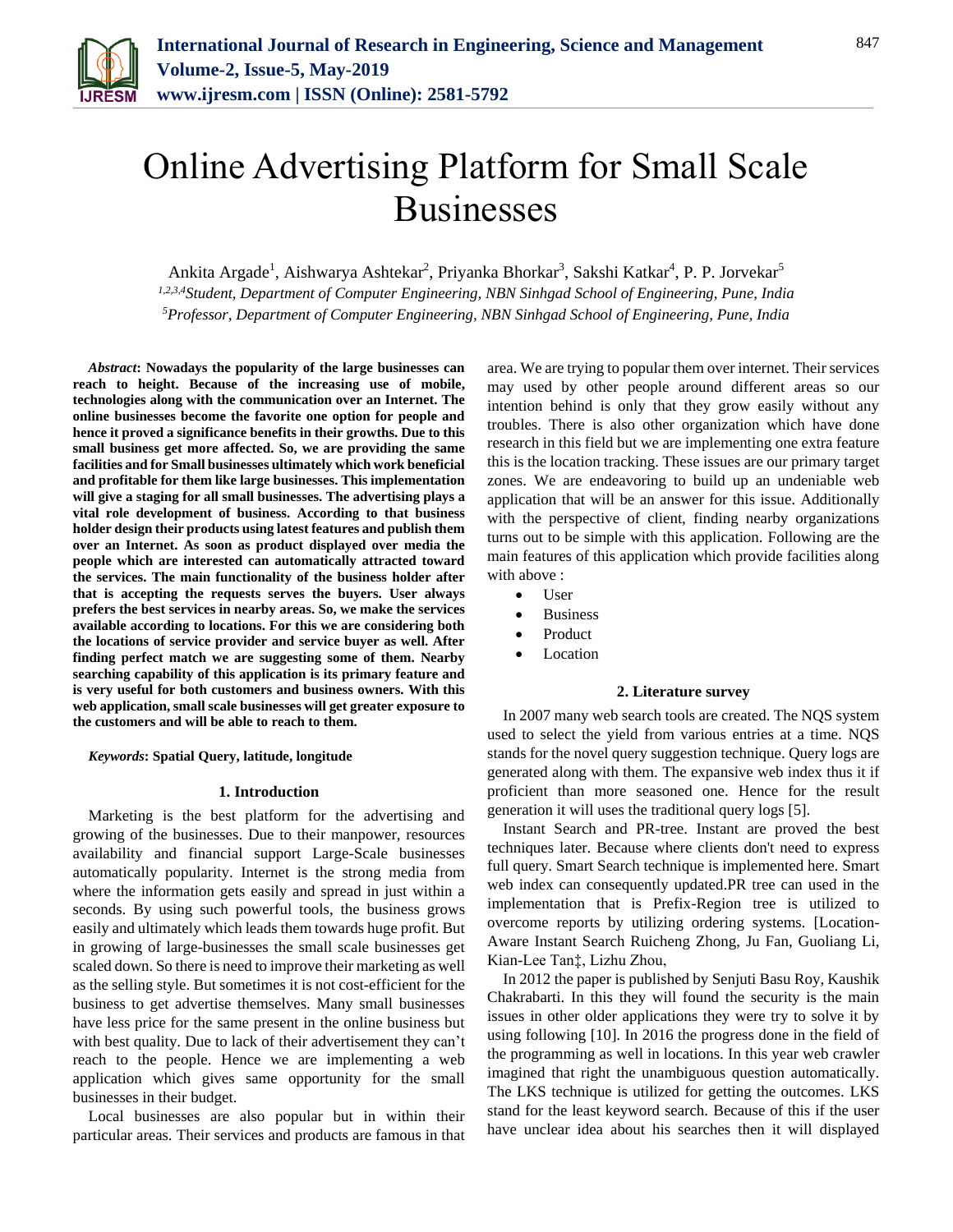

shortly then method will generate the results accordingly. [1]

# *A. Spatial query*

Additional details contain with the query. This question not contain just the inquiry portrayal but rather additionally the clients area certainty is analyzed.

# *B. Safe zone*

This gives the data of any element. The data get by specific region until client stay on that zone. If the client is activated in particular area then and then only the data is send to client otherwise the status of client is send as inactive. If the client get relocate then the area is consequently refreshed. In this the spatial database is utilized alongside the depictions of areas. ["A web application for small scale businesses" Ankita Argade,Aishwarya Ashtekar,Priyanka Bhorkar,Sakshi Katkar, Prof. P.P. Jorvekar]

The paper is Firstly invented in 2006. Query suggestions used for the mining technique. This gives the proposals according to the client's requirements. In this paper the basic small web search tool is utilized to figure the hints. According to the previous history the traditional search method gives the output they found the matching between the entered value and database historical data. But the issue comes with this methodology is the sequential search. Because of this the retrieval process of data takes more time. And hence it is not sufficient for the large amount of data [7]. After the employments of the portable clients builds the need id the keen search. For this the moment seek appears.

## **3. Architecture**

# *A. System design*

The architecture mainly divided into the three parts:



Fig. 1. System architecture

# *B. Database*

Every information of the business and customer is handled by the database. The database used is the MongoDB. The horizontal scalability one of the feature of MongoDB, which makes it a useful for database big data applications. All data stored unstructured format in MongoDB hence this database is utilized rather than the other database. MongoDB store data in key-value pair which proves its functionality. Every module has each table which is called as the collection, and store and retrieve information according to key-pair, For Example: login, signup, data includes name, id, password, mobile number, etc. for each items in distinct businesses.

## *C. Server*

The verification is the main goal of server as shown in architecture the request and response get manage by the server. Server verifies both the user and business holder too. By using Instant Search Method.

- *Instant Search Method:* If user have unclear idea. In this user don't need to type full long query. ISM uses Smart Search Engine. This engine loads the suggestions by default automatically related to the inserted query. Due to this improve interactive speed as well as improve the working of the system. Fast data processing done under this method which makes it more user friendly [8].
- LKS is the least keyword search method is used to retrieve the most related data or to find matching information.

The server is implemented by using Java Spring framework. Spring Framework is a powerful lightweight application development framework used for Enterprise Java (JEE). This framework was choose for its following advantages:

- *Lightweight:* Spring Framework is lightweight with respect to size and transparency.
- *Inversion of control (IOC):* In Spring Framework, loose coupling is achieved using Inversion of Control. The objects give their own dependencies instead of creating or looking for dependent objects.
- *Aspect oriented programming (AOP):* By separating application business logic from system services, Spring Framework supports Aspect Oriented Programming and enables cohesive development.
- Container: Spring Framework creates and manages the life cycle and configuration of application objects.
- *MVC framework:* Spring Framework is a MVC web application framework. This framework is configurable via interfaces and accommodates multiple view technologies.
- *Transaction Management:* For transaction management, Spring framework provides a generic abstraction layer. It is not tied to J2EE environments and it can be used in container-less environments.
- *Client:* Same functionality like server will be implemented on the client side

# *D. Modules*

In this project, we have main four modules to achieve the intended functionality.

- 1. User
- 2. Business
- 3. Product
- 4. Location

## **4. Implementation**

Each module has its own functionality and by combining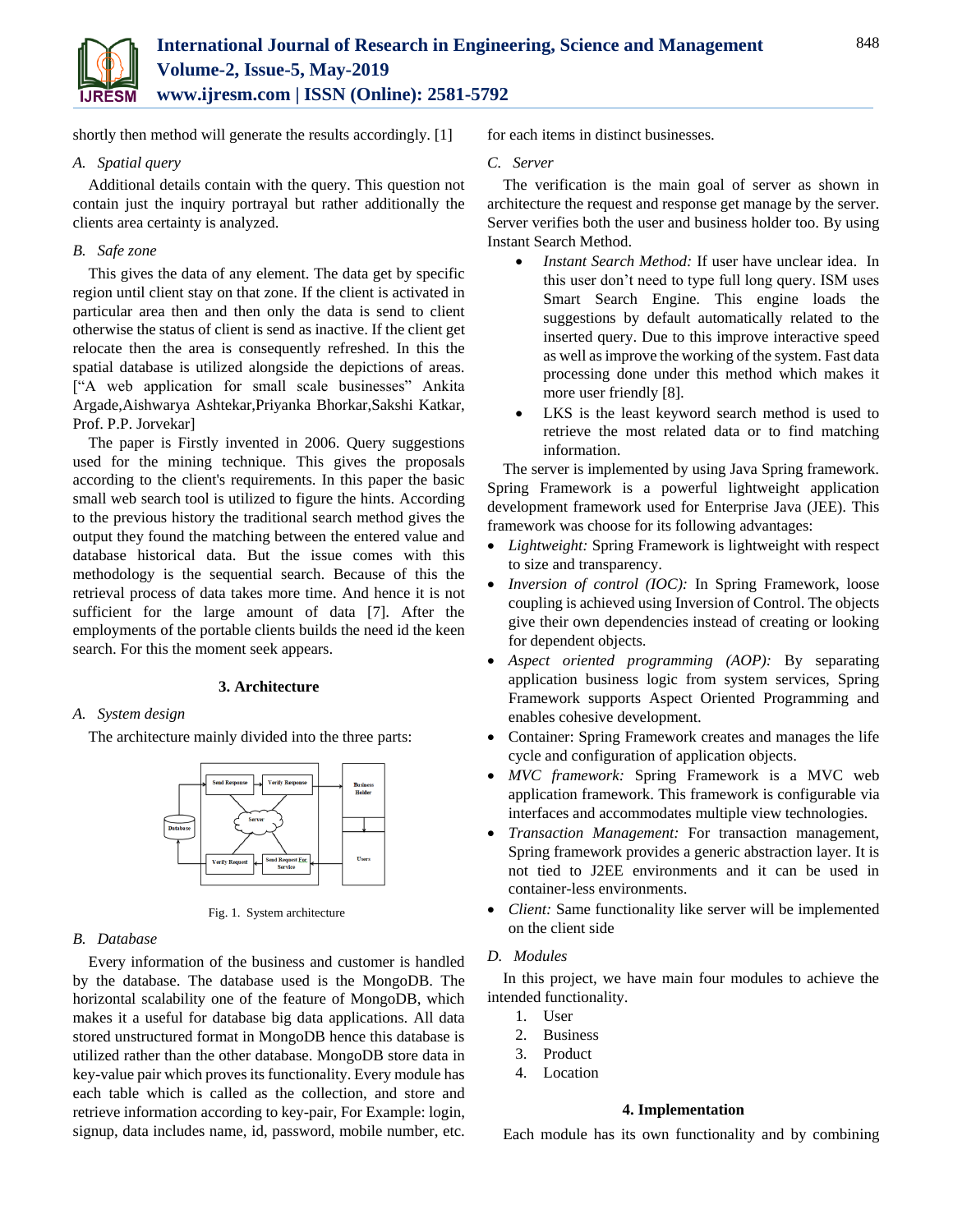

them we get whole working project : Homepage will give the basic idea about the application rather than explicit searching.So it will contain all redirecting links to other system features.This is the homepage of website which includes the various fields through which user can navigate within system website. Also overview and categories of services are displayed in home page.

# *A. User*

This module encompasses all the operations related to the user of the system. These functionalities include:

- *Register user:* User details are accepted through a signup form from frontend, with the help of rest api, transferred to the server and are saved in database.
- *Login:* If user is already registered, he/she can user email and password that he/she entered while registration. This allows user to access his/her private data such as businesses he/she uploaded, products, etc.

Any user can login to the website by using him/her valid user id and password to access their account. If a user in new, then he/she can do the registration first. For the registration we are accepting the parameters like name, mobile number, password for future login and email, etc. Once the user get registered then and then he/she will going to access the other details of application. After registration the details get saved into the database can use for the future login purpose. The user may act as buyer and seller at a time if he/she register their particular business.

Services Advertisement Page - After logging to the website system user is able to access account all nearby services suggestion's. This contain the business names and the images of the products along with the address and distance from user. Inside the business it will contain the different products. One business may have more than one product. Each product contains its own attributes like name, price and quantity, etc. This contain the functionalities like Adding, updating and deleting of the business as well as for individual product

## *B. Business*

A user can upload his/her businesses. This module encompasses operations related to handling those businesses those operations are:

- *Add business:* If user owns one or more businesses, he/she can upload them on system. Various attributes of business like name, description, location, etc are received from the user and all this data is stored in database
- *View businesses:* User can view previously registered businesses along with their details
- *Edit business:* User can edit the details of previously added businesses. Only the owner of the business holds the authority to edit business.
- *Delete business:* Owner of the business can delete the previously registered business. Delete Business() function provides this functionality. After deletion the

contents are removed from database permanently and cannot be retrieved again.

# *C. Product*

A business can have many products. The business owner can manage, add and perform operations on them using this module.

- *Add Product:* Adding multiple products can be one of the feature of the business. One business may have many products. Products have to first registered inside the business and then this can be displayed under the business for selling.
- *Update Product:* If any changes want to implement with respect to the product can done under this field. The change may be changing price of product or update quantity etc. All the fields goes under the updation if needed.
- *Delete Product:* If no product remaining or all the products get sold and the seller dont want to add them again into their business then delete option is provided. Once the product deleted cannot to displayed again. If the seller wishes to again sell this particular product in future the he/she must have to add that product again.

# *D. Location*

Location provide the current location of the user. For that we are using the parameter Longitude and Latitude. By considering the current location, the product get sorted and only nearby businesses will be displayed on screen. Finally, we are providing the rating for each product stored into the business. This is feedback recorded from user for each item. This may be used for user in future, according to rating the next users will check the quality of product based on that.

## **5. Conclusion**

There is no efficient way through which small scale businesses can expand their businesses and make more profit. So to solve this problem, we are proposing a web application which will provides different features and it will be easy to use. We have studied various approaches to implement these features.

## **References**

- [1] Qi, Shuyao and Wu, Dingming and Mamoulis, and Nikos, "Location aware keyword query suggestion based on document proximity," in IEEE, 2016, pp. 82--97.
- [2] Dik Lun and Zhu, Manli and Hu, Haibo Lee, "When location-based services meet databases," Mobile Information Systems, vol. 1, pp. 81--90, 2005.
- [3] M and MCA, T Rajendra Prasad and Tech, M Padmaja, "Keyword Query Suggestion Based on Document Proximity,".
- [4] Twinkle and Kulkarni, Pradnya Pardeshi, "A Survey on Location Aware Keyword Query Suggestion Based On Document Proximity," International Journal of Advanced Research in Computer Science and Software Engineering, vol. 6, no. 12, pp. 218-221, December 2016.
- [5] Dingming and Yiu, Man Lung and Jensen, Christian S Wu, "Moving spatial keyword queries: Formulation, methods, and analysis," ACM Transactions on Database Systems (TODS), vol. 38, p. 7, 2013.